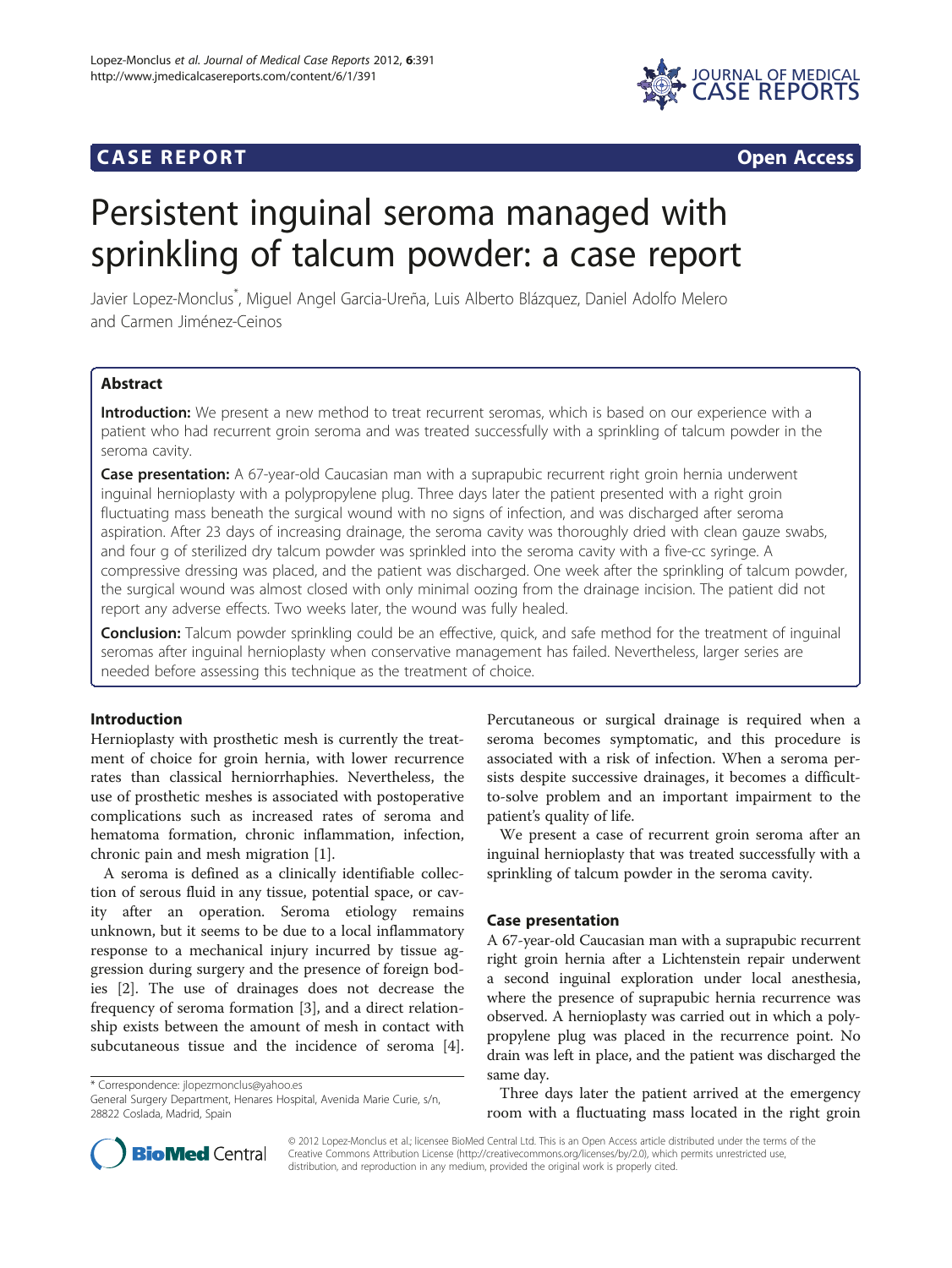below the surgical wound with no signs of infection, and he was discharged after seroma aspiration. Cultures of the aspirated fluid tested negative for bacterial growth.

On the 7th day after surgery, 50mL of seroma was aspirated again in the emergency room. On the 10th day after surgery, a one cm open drainage was carried out, evacuating 100cc of uncomplicated seroma, and a stoma bag was left in place to collect the drained fluid. From the 10th until the 22nd day after the surgery, a daily amount of between 100cc and 150cc of fluid was collected.

On the 23rd day, the seroma cavity was thoroughly dried with clean gauze swabs and four g of sterilized dry talcum powder  $(STERITALC<sup>®</sup> F4$ , Novatech, France) was sprinkled into the seroma cavity with a five-cc syringe. A compressive dressing was placed, and the patient was discharged.

During the next two days a local inflammatory response took place, with good pain control with standard analgesia, and a decreasing drainage of 50cc and 20cc respectively. One week after the talcum powder sprinkling, the surgical wound was almost closed with minimal oozing from the drainage incision. The patient did not report any adverse effects. Two weeks later, the wound was fully healed.

One year after surgery, the wound does not present any complications, there are no hernia recurrence signs, and the chronic pain has improved.

## **Discussion**

Seroma is a frequent complication after open repair of inguinal hernia, with a variable incidence reported by different groups due to it being underreported. Most seromas are asymptomatic and inconspicuous on inspection, and diagnosis is based on the clinical finding of a palpable fluid collection in the subcutaneous tissue.

Most seromas resolve spontaneously without any intervention. Park *et al.* [\[5](#page-2-0)] suggest that a seroma should be considered a complication only if it persisted for more than six weeks, presents continuous growth, or becomes symptomatic. If an underlying complication is suspected, such as infection or recurrence, then groin ultrasonography is the initial technique to confirm the nature of the swelling [[6\]](#page-2-0).

Despite its benign appearance, seroma persistence can become a major problem for patients, impairing their quality of life during the weeks until its complete resolution.

Nowadays there is no consensus on the management of symptomatic seroma: it varies from percutaneous aspiration to surgical drainage or the instillation of sclerosing substances.

Percutaneous seroma aspiration is the most widely used technique for symptomatic seroma management. This technique of repeated needle aspiration and mild

application of external pressure was first described in 1971 [[7](#page-2-0)], but it is associated with a higher risk of seroma infection and a high recurrence rate [\[8,9](#page-2-0)].

A more aggressive 3-trocar laparoscopic approach was described by Lehr and Schuricht [\[10](#page-2-0)] for treatment of persistent seromas after laparoscopic postincisional hernia repair. The technique described consists of evacuating both the serous fluid and the fibrinous debris followed by argon beam scarification of the seroma cavity lining. When seroma develops a thick surrounding capsule then it is considered a cystic seroma, and capsule removal might be the only curative option [[11\]](#page-2-0).

From our point of view, a persistent seroma could be extrapolated to the clinical scenario of a chronic pleural effusion: a cavity with a persisting exudative surface. Talcum powder was first used in 1935 to produce pleurodesis before carrying out a lobectomy. After this report, intrapleural talcum powder application has been demonstrated to be one of the most effective, simplest, and with the highest cost-benefit ratio, procedures for the treatment of recurrent pleural effusions. Talcum powder induces a strong fibrotic reaction in the pleural cavity due to the activation of polymorphonuclear neutrophils, interleukin 8 and fibroblast growth factor [[12\]](#page-2-0). Complications related to talcum powder pleurodesis are not frequent; the most common adverse effect is pyrexia secondary to the inflammatory process, and major systemic complications are exceptional.

In our patient, talcum powder administration was easy and safe, with no complications and an outstanding result. The only complaint was a mild burning sensation in the groin area, and a local inflammatory response manifested as local redness that lasted 48 hours. Neither local nor systemic side effects have been described in the publications describing the use of talcum powder in abdominal wall surgery.

Nevertheless, the idea of using talcum powder as a treatment of symptomatic seromas it is not original to our group. In 1993, Coons et al. [\[13\]](#page-2-0) published an experimental study in dogs comparing seroma formation in two groups after dissecting the latissimus dorsi muscle and applying talcum powder in one of them. They concluded that talc poudrage was clearly effective at minimizing seroma formation after the disection of musculocutaneous flaps. This article would open the unexplored field of talc poudrage to prevent seroma formation after inguinal or incisional hernioplasty.

In 2006, Saeb-Parsy et al. [\[14\]](#page-2-0) described the application of talcum powder in an 8-month recurrent chronic seroma after breast surgery. They sprinkled four g of talcum powder inside the seroma cavity, and 10 weeks after its application the wound was completely healed.

Most recently, Klima et al. [\[15\]](#page-2-0) have published the use of prophylactic subcutaneous talcum powder in incisional